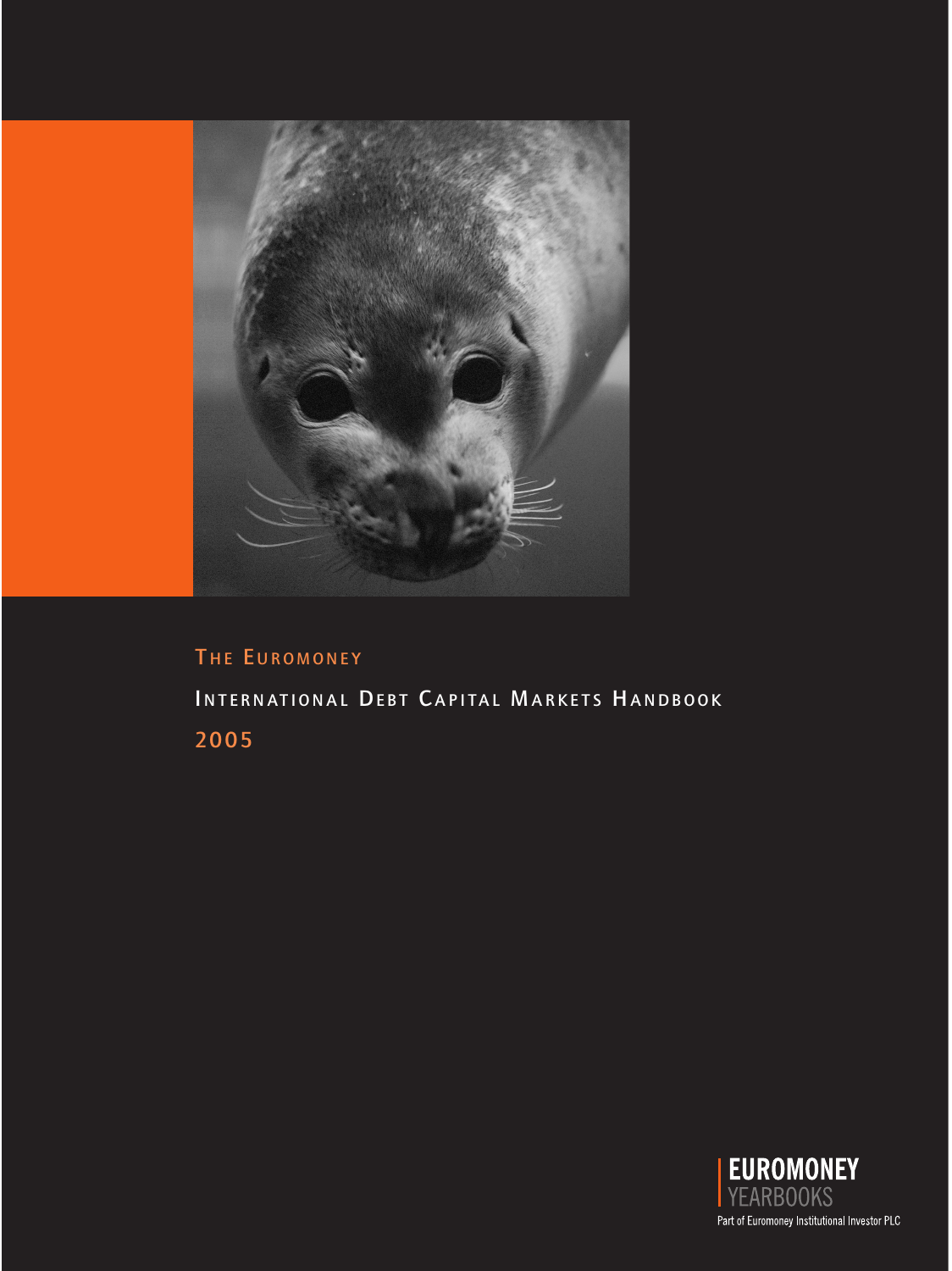# **The opening of new markets TO FOREIGN ISSUERS:**

*what has changed in the new millennium?*

**by Doris Herrera-Pol\*, World Bank** 

**The removal of capital controls is one of the most powerful economic policy moves a government can undertake, after it has achieved a reasonable degree of macroeconomic stability, liberalised its domestic financial markets, and reduced local industry protection to get ready for international competition. It has historically been the case that governments have adopted a gradual, sequential, approach to financial liberalisation. In this sequence, one of the most important signaling steps is the admittance of foreign issuers into the market.** 

By enabling foreign issuers to borrow in their domestic currency, governments have been able to achieve important policy objectives. For instance, the entry of foreign issuers has helped deepen financial markets and foster innovation through the development of new asset classes and financial instruments; provided scope for portfolio diversification among local investors; resulted in efficiency gains by stimulating competition among domestic financial intermediaries and the adoption of international best practice standards; and contributed to attract foreign interest in the securities of local issuers. Foreign borrowers have moved nimbly to borrow in new markets that become open. The main attraction for foreign issuers -especially for large, frequent borrowers – has been that these markets can provide funding base diversification and cost-competitive funding as well as the establishment of a strategic presence in the local

economy. Moreover, in the case of international financial institutions (IFIs) – which account for an important share of the universe of large, frequent borrowers – contributing to the development of the domestic financial market has also been an important interest.

Exhibit 1 shows the timing of opening of various markets to foreign issuers over the last two decades. The landscape of so called "emerging markets" has changed significantly through this period, mostly as a function of the timing of countries' relaxation of exchange controls and the coming of age or disappearance of other markets – as in the case of European Union (EU) markets. In the 1980s, the "emerging" markets of the Scandinavian countries, Southern Europe, Australia and New Zealand started welcoming international borrowers. The 1990s saw a new wave of market openings from Eastern Europe, Asia and South Africa. In the new millennium,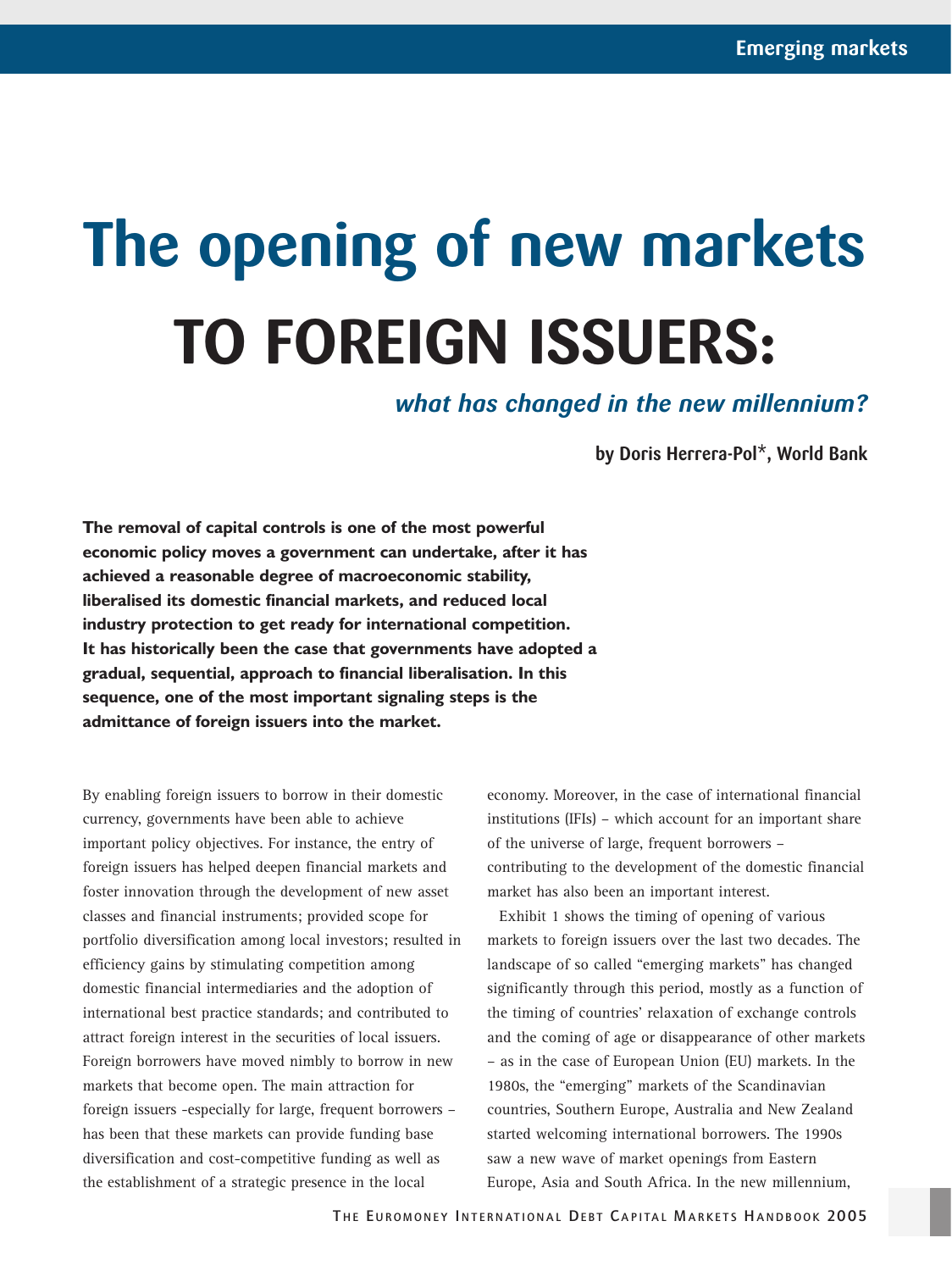# **Opening of bond markets to foreign issuers, 1985-2004**

**Exhibit 1**

| Australia<br>New Zeland                           |             |                                                        |                                   |                 |          |                                            |
|---------------------------------------------------|-------------|--------------------------------------------------------|-----------------------------------|-----------------|----------|--------------------------------------------|
| Denmark<br>Ireland<br>Norway<br>Sweden<br>Finland |             |                                                        |                                   |                 |          |                                            |
| Spain                                             | Portugal    | Greece                                                 |                                   |                 |          |                                            |
|                                                   |             | Hungary<br>Czech Republic<br>Slovak Republic<br>Poland |                                   |                 |          |                                            |
| Hong Kong                                         |             |                                                        | Taiwan                            |                 |          |                                            |
|                                                   |             |                                                        | Philippines<br>Korea<br>Singapore |                 |          |                                            |
|                                                   |             |                                                        |                                   |                 |          | India<br>Tailand*<br>$China^*$<br>Malaysia |
|                                                   |             |                                                        | South Africa                      |                 |          |                                            |
|                                                   |             |                                                        |                                   | Mexico<br>Chile |          |                                            |
|                                                   |             |                                                        |                                   |                 | Colombia | Peru                                       |
| mid-1980s                                         | early 1990s |                                                        | mid-1990s                         | early 2000s     |          | 2004                                       |

This is not intended to be a comprehensive list. Excludes markets with very little issuance activity or in which the bonds issued have been currency-linked only.

\*Announcement has been made by the authorities but there has been no bond issuance by foreign issuers as of 9/04

#### **Source: Euromoney Bondware**

Latin America and a second wave of Asian countries, post-crisis, are opening their doors to foreign issuers.

Through this 20-year period, we have seen a distinct change in sources of demand for bonds issued by foreign borrowers in emerging market currencies. At present, the *raison d'être* for foreign borrowers' issues in the newly-opened markets is overwhelmingly to provide assets to a largely institutional domestic

investor base which is expected to continue growing exponentially in the foreseeable future. Previously, most of these bonds catered to foreign, largely retail, investors attracted by high-yielding opportunities. In the following section, we will take a closer look at the way in which foreign issuers started to participate in new emerging markets and the market context for these activities.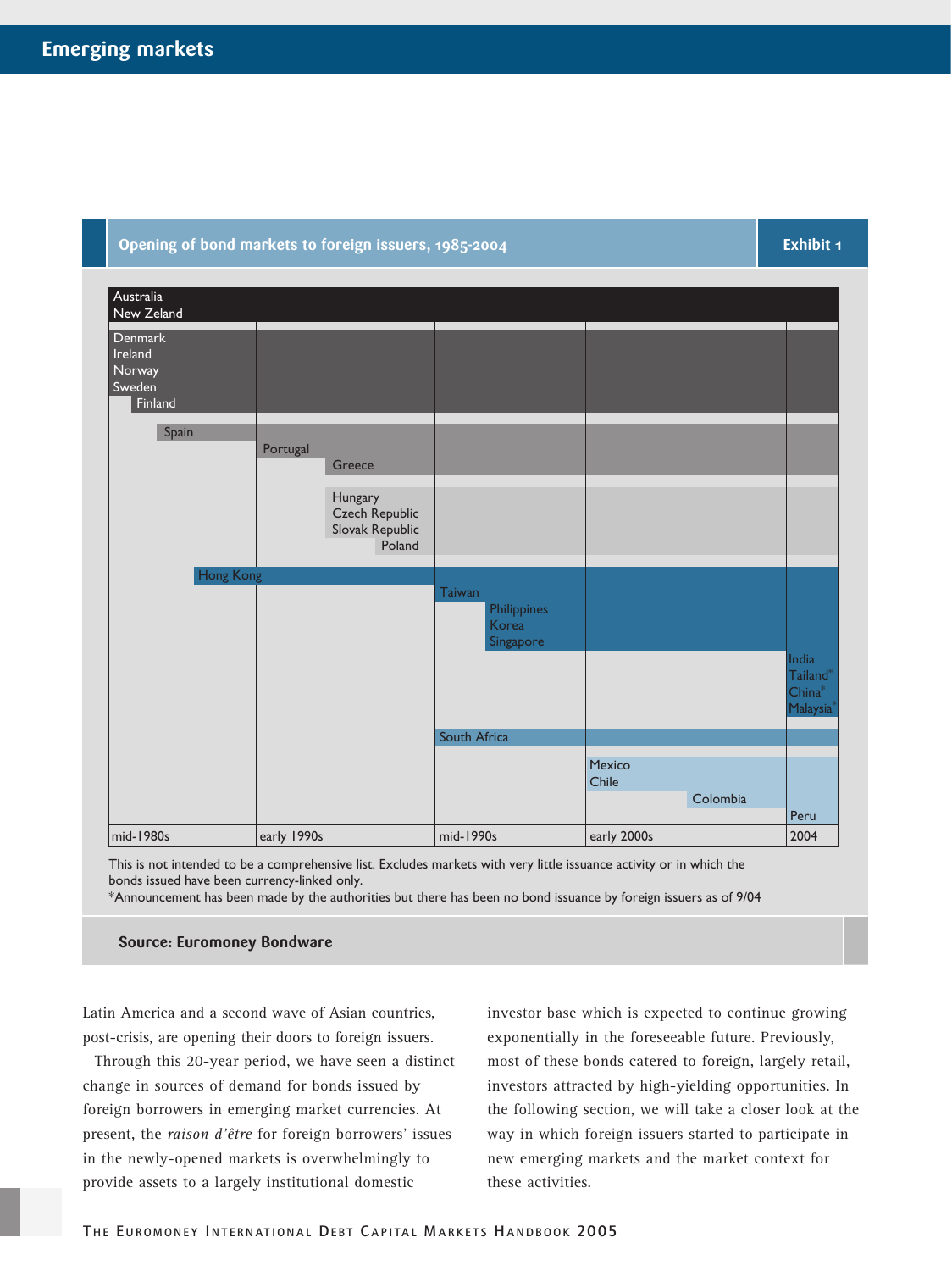# **A RETROSPECTIVE**

The early 1980s saw the convergence of two interests in international bond markets. Many governments embarked on the road to financial market liberalisation and, at the same time, investors from core markets became increasingly attracted to bond investments outside their home countries. Many governments began looking towards foreign investors as a way to achieve important capital market development objectives and complement domestic savings. Bond market investors became attracted to assets in other currencies to diversify their portfolios. In many non-core markets, high interest rates were being used as a monetary policy tool after a period of high inflation and weak fiscal positions in the late 1970s and early 1980s, and rate levels were a key attraction for foreign investors from the more traditional, lower interest rate, markets.

# **The Pacific**

Australia and New Zealand allowed offshore bond issuance in their currencies as part of the financial market deregulation that relaxed capital controls starting in the first half of the 1980s. At the time, the governments of both countries were conducting strict monetary policies to fight inflation, and nominal interest rates were fairly high. Eurobonds in Australian dollars (AU\$) and New Zealand dollars (NZ\$) were the darling of European retail investors in the mid-1980s with the appeal of high coupons, high currency volatility notwithstanding.

The existence of liquid, well developed swap markets was an important factor in the popularity of AU\$ and NZ\$ funding among foreign issuers. The sophistication of the domestic banking systems and the funding and hedging activities of domestic public enterprises, corporates and banks accounted for the high state of development of these markets. Domestic entities financed themselves in foreign currencies and swapped into the local currency. Moreover, banks started to swap their floating rate liabilities into fixed rate to fund long-term fixed rate mortgages.

Since the early 1990s, foreign issuers have also enjoyed access to the AU\$ and NZ\$ domestic markets and have issued bonds in global format with multiple-zone clearing and settlement arrangements to facilitate non-resident participation. Domestic and offshore issuance by foreign borrowers continues till today. In the offshore market, most of the bond placement is currently taking place in Japan, in the form of Uridashi offerings targeted to retail investors. In turn, the domestic bond markets have enjoyed substantial foreign institutional investor participation.

#### **Scandinavia**

By the early 1980s, the governments of Norway, Finland, Denmark and Sweden authorised IFIs to use their local currencies for bond financing. Notwithstanding certain nuances in the way each of the authorities approached the listing and documentation requirements for these bonds, IFI bond issuance in these currencies followed for the most part a Eurobond format: most dealers were in London; the bonds were settled and cleared through Euroclear and Cedel, and bought by foreign investors. The majority of these bonds were acquired by European retail investors – and Japanese institutional investors in the case of Finnish markhaa - lured by the then prevailing high nominal coupons in these currencies.

#### **Southern Europe**

The next wave of market openings occurred in Southern Europe: Spain, Portugal and Greece. In these countries, the government bond market was small, illiquid and short-dated. Thus, an important role played by IFIs issuing in these currencies in the late 1980s and early 1990s was to promote capital market development and focus the attention of the international financial community on the local market in preparation for the countries' EU membership.1

Of the three countries, Spain undertook the most deliberate approach to make Madrid the financial centre for the Spanish peseta bond market: it allowed participation only of banks domiciled in Spain into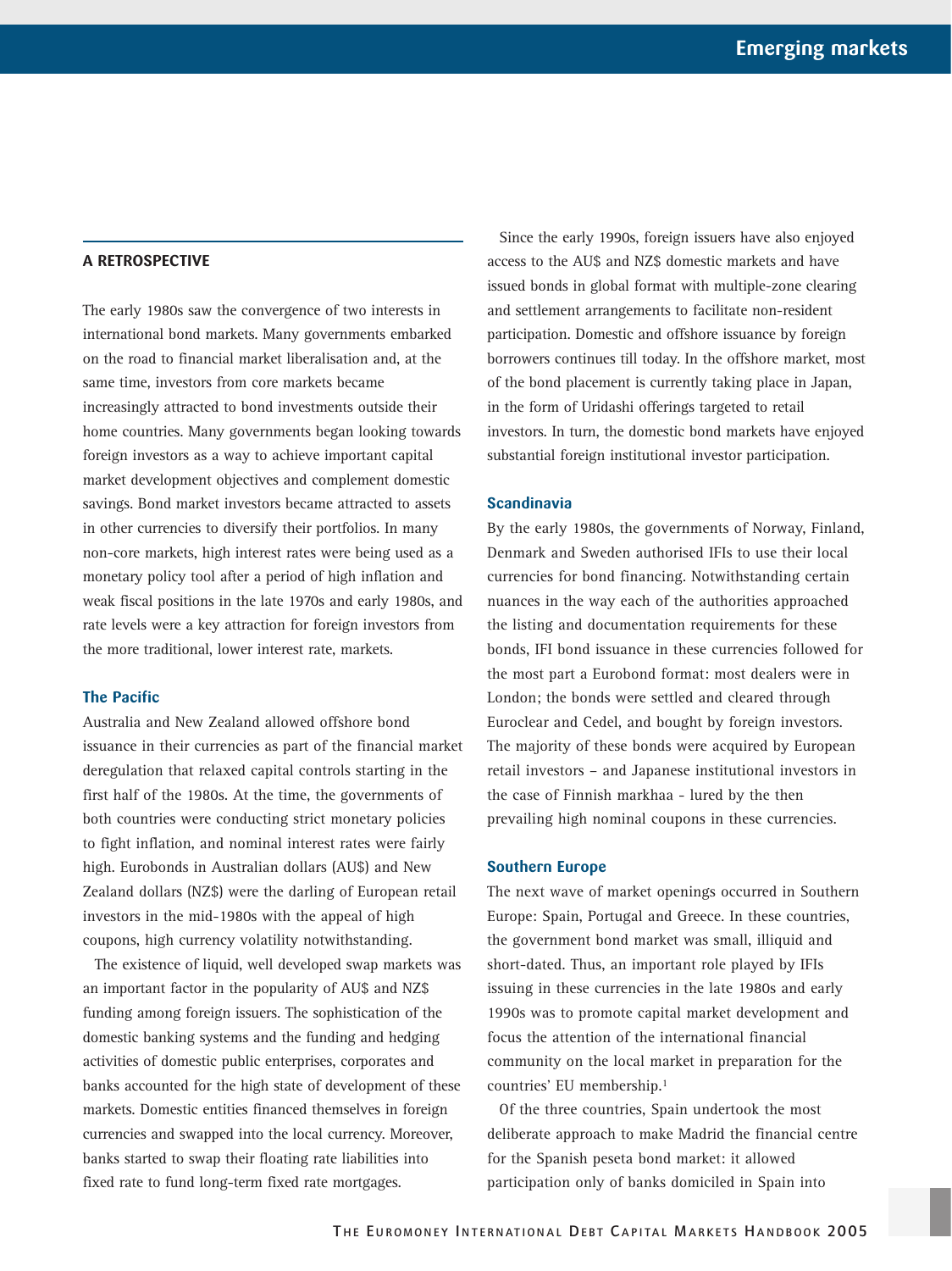Matador bond syndicates; issues needed to be listed on the Madrid Stock Exchange and cleared and settled locally, even though foreigners were the purchasers. Euromarket-style prospectus, conventions, documentation and regulations were adopted -under local law – for Matador bonds. The authorities fostered the formation of a secondary market based in Madrid, not overseas; as well as a local book-entry system.

Spain also followed a disciplined approach in several other respects: The opening of the market to foreign issuers followed a careful sequence, first allowing AAA supranationals (1987), followed by other non-AAA supranationals (1989), investment grade sovereigns (1990), and export credit agencies, government agencies and non-investment grade sovereigns (1991). Borrowers had to follow a strict queuing system.

The "Matador" (bonds in Spanish pesetas by foreign issuers) market grew in leaps and bounds between 1987 and 1999, and frequent and sizeable issuance by several key borrowers attracted foreign and local institutional investor participation from the mid-1990s even though, overall, the bulk of demand came from European nondomestic retail investors buying into high yield and the perspective of currency convergence.

Portugal and Greece adopted a model similar to Spain's albeit with some flexibility. They allowed "Caravela" (bonds in Portuguese escudos by foreign issuers) and "Marathon" bonds (bonds in Greek drachma by foreign issuers) to be listed on foreign exchanges -together with the local exchange in the case of Greece. They also allowed the secondary market to establish itself in London, and a foreign-domiciled selling group and a foreign co-lead manager – which in practice conducted the placement of the bonds – were accepted, respectively, in Caravela and Marathon bonds.

#### **Eastern Europe**

Since the mid-1990s, Hungary, the Czech Republic, the Slovak Republic and Poland started welcoming foreign issuers in their currencies, interested in the signaling

effect in preparation for EU accession. In Hungarian forint, IFIs were the first foreign issuers invited to the market; whereas in Czech koruna, Polish zloty and Slovak koruna the market was also opened at the onset to foreign corporates. Bond issuance by foreign entities in these currencies has been in Eurobond format with underwriting, distribution, placement, listing, clearing and settlement, as well as secondary market making, generally located offshore. Frequent issuance by some of the foreign borrowers as well as derivatives market development (due to a large extent to more mature government markets) have enhanced liquidity, extended maturities and attracted institutional investors, even though maturities remain largely short-dated and most investors are retail.

Eastern European markets stand apart from other newly opened emerging markets in that they have enjoyed the strongest patronage from foreign participants, because of the EU accession and other geographical and historical ties. Banks from Germany and Austria have taken the lead, not only in bond placement, but also actively taking risks, especially in treasury services. Retail investors from these two countries are also the main bondholders.

# **Asia**

The opening of the different markets to foreign issuers has not followed a homogeneous pattern in Asia. Hong Kong was the first to open its doors in the late 1980s, starting with IFIs, motivated by maintaining its identity as the preeminent financial centre for Asia prior to the 1997 handover to China. It was not until the mid-1990s that other Asian countries followed suit -Philippines, Korea and Taiwan, only to see the process stalled for a number of years with the advent of the financial crisis in 1998.

In the case of Philippines and Korea, foreign exchange controls restricted bond issuance to the overseas market (i.e., eurobond issues sold to foreign investors) or led foreign borrowers to issue separate, non-fungible tranches of bond issues: one tranche for domestic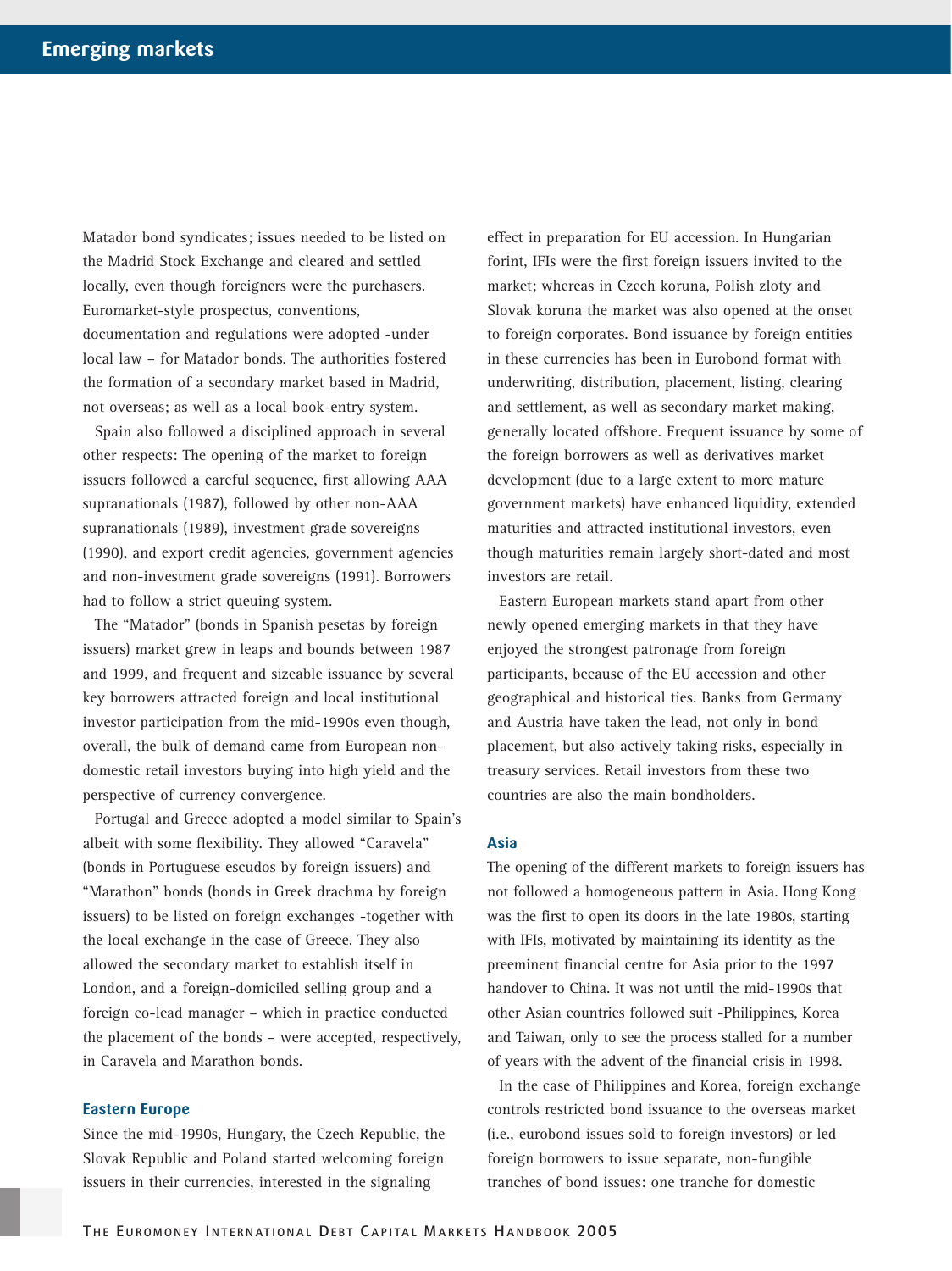investors and another tranche for offshore investors.

The Taiwanese bond market has been open to foreign issuers -only IFIs- since 1995. Domestic institutional investors drive demand and intermediaries need to have a locally approved securities vehicle. In turn, Singapore opened its market to foreign issuers in 1998. The use of the issuers' euro-MTN and global-MTN program documentation was quickly adopted for these bonds, in what has largely been a domestically-anchored market: investors are typically locally domiciled institutions, bonds are listed on the Singapore Stock Exchange and intermediaries have been primarily Singapore-based. There is a trend towards greater use of Euroclear and Cedel as international investor interest has been increasing recently.

In 2004, the opening process regained impetus in Asia, with the first IFI coming to the Indian rupee market in February 2004, and the authorities in Thailand, China and Malaysia making public their interest in welcoming foreign issuers, especially IFIs, into their markets. This new wave of country openings has in common that the aim is to allow foreign borrowers to tap the domestic investor base, and have the issues anchored in the home market with regards, not only to bond placement, but also to participation of financial intermediaries, regulation, and settlement of the bonds.

## **South Africa**

From the time of the first bond issuance by a foreign borrower in 1995, the South African rand captured the attention of European retail investors and issuers in the same way that the AU\$ and NZ\$ had done so in the mid-1980s. German and Swiss retail investors had familiarity with the country and were attracted by double-digit coupon levels at a time when interest rates in their home markets were on a steady decline. The popularity of these currencies among foreign issuers was due to the availability of a well developed swap market, since most issuance is swapped back into US\$. The high degree of development of the swap market stems from the funding

activities of the government, the hedging activities of domestic corporates and investors, and the sophistication of the domestic banking sector. So far, the euromarket remains the only segment used by foreign issuers.

#### **Latin America**

Latin American countries are among the most recent additions to the list of countries that welcome foreign issuers in their currencies. As in the case of several of the newest entrants in Asia, countries like Chile, Colombia, Mexico and Peru have experienced tremendous growth in the institutionalisation of domestic savings largely through mandatory pension fund systems, which has resulted in an imbalance between the supply of, and demand for, local currency investment grade bonds. IFI local currency issuance has started to provide important portfolio diversification benefits to domestic institutional investors. Most of the recent bonds issued by IFIs in Colombian pesos, Mexican pesos and Peruvian soles have been placed by locally-domiciled intermediaries entirely among local institutional investors, and are governed by local law, listed on the local stock exchange, and cleared and settled domestically, with links to international clearing systems in the case of Mexican pesos.

## **A COMMON THREAD**

While the opening of markets to foreign issuers has followed many diverse paths as we saw above, the virtual common denominator is that IFIs have played a leading role in the liberalisation process.

Why has this been the case? IFIs have had a long standing presence in international bond markets – the World Bank, the oldest of the IFIs that raise funding in bond markets, did its first bond issue in 1947. Moreover, it is often the case that, when foreign investors first consider investing in a new market, they prefer initially to decouple the credit risk decision from the currency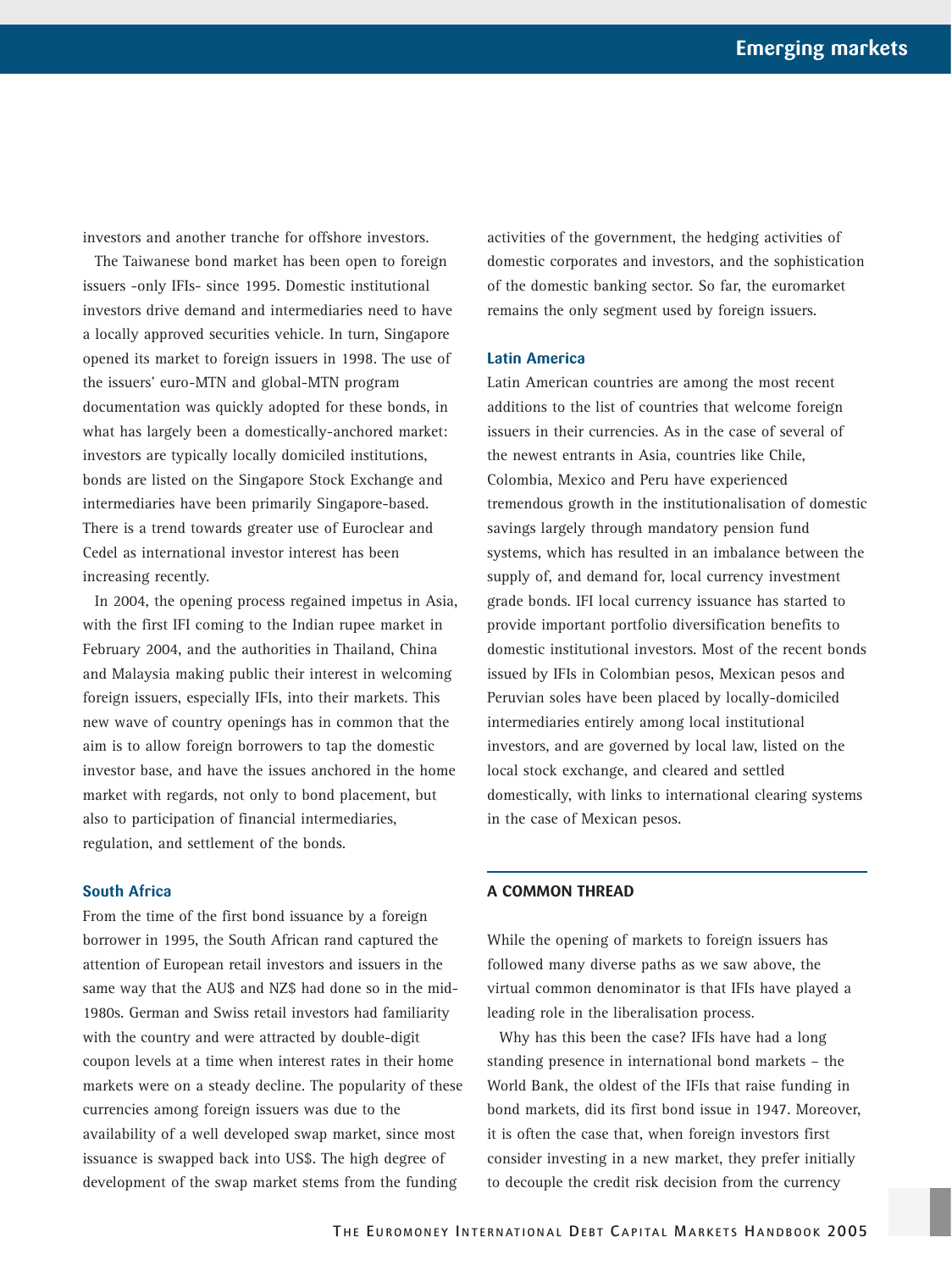risk decision. Thus, the high creditworthiness of IFI bonds make them a safe vehicle for new currency investments and contribute to enhance the confidence of new investors in the local currency fixed-income markets. On the domestic investor front, IFI bonds in local currency can provide a highly creditworthy, low beta, means of credit diversification.

# **THE CHALLENGE AHEAD**

As it is evident in Exhibit 2, the attraction of high yields as a reason for international investors to go into emerging bond markets is not there anymore. However, the key reasons for the decline in emerging market bond yields have been positive ones: governments' efforts to control inflation, achieve fiscal discipline, and reduce the foreign currency risk in their debt portfolios. This has led to significant improvements in the credit quality of

governments and other local issuers. At the same time, the authorities of today's emerging markets continue to implement important regulatory changes to further expand the institutionalisation of domestic savings and enhance investor confidence.

The size of local currency emerging bond markets has doubled over the last 10 years. Yet, foreign investor participation in the demand for bonds in emerging market currencies - issued by foreign borrowers, the domestic government or local corporates- is far from significant. Consolidated data on foreign investors' participation in emerging bond markets does not exist, but individual country statistics indicate that the share of local currency government bonds in the hands of foreigners is in the single digits. Moreover, the bulk of this demand remains short-term focused and exchange rate-performance driven.

Alluring yield differentials may not exist anymore, but the pitfalls of one-sided markets and other concerns

| Currency           | First bond by a foreign-issuer in<br>select currencies |        | Current yield on<br>comparable-maturity |  |
|--------------------|--------------------------------------------------------|--------|-----------------------------------------|--|
|                    | Year                                                   | Coupon | government bond*                        |  |
| Portuguese escudo  | 1988                                                   | 13.50% | 4.23%                                   |  |
| Greek drachma      | 1994                                                   | 17.50% | 3.51%                                   |  |
| Czech koruna       | 1995                                                   | 10.50% | 3.91%                                   |  |
| Korean won         | 1995                                                   | 12.15% | 3.81%                                   |  |
| Taiwanese dollar   | 1995                                                   | 6.28%  | 2.26%                                   |  |
| South African rand | 1995                                                   | 15.00% | 7.62%                                   |  |
| Slovak koruna      | 1996                                                   | 12.00% | 4.25%                                   |  |
| Polish zloty       | 1996                                                   | 17.00% | 7.52%                                   |  |
| Singapore dollars  | 1998                                                   | 4.50%  | 1.59%                                   |  |
| Mexican peso       | 2000                                                   | 15.88% | 2.58%                                   |  |
| Chilean peso       | 2000                                                   | 6.60%  | 2.92%                                   |  |

\* as of September 2004

**Source: Euromoney Bondware and Bloomberg**